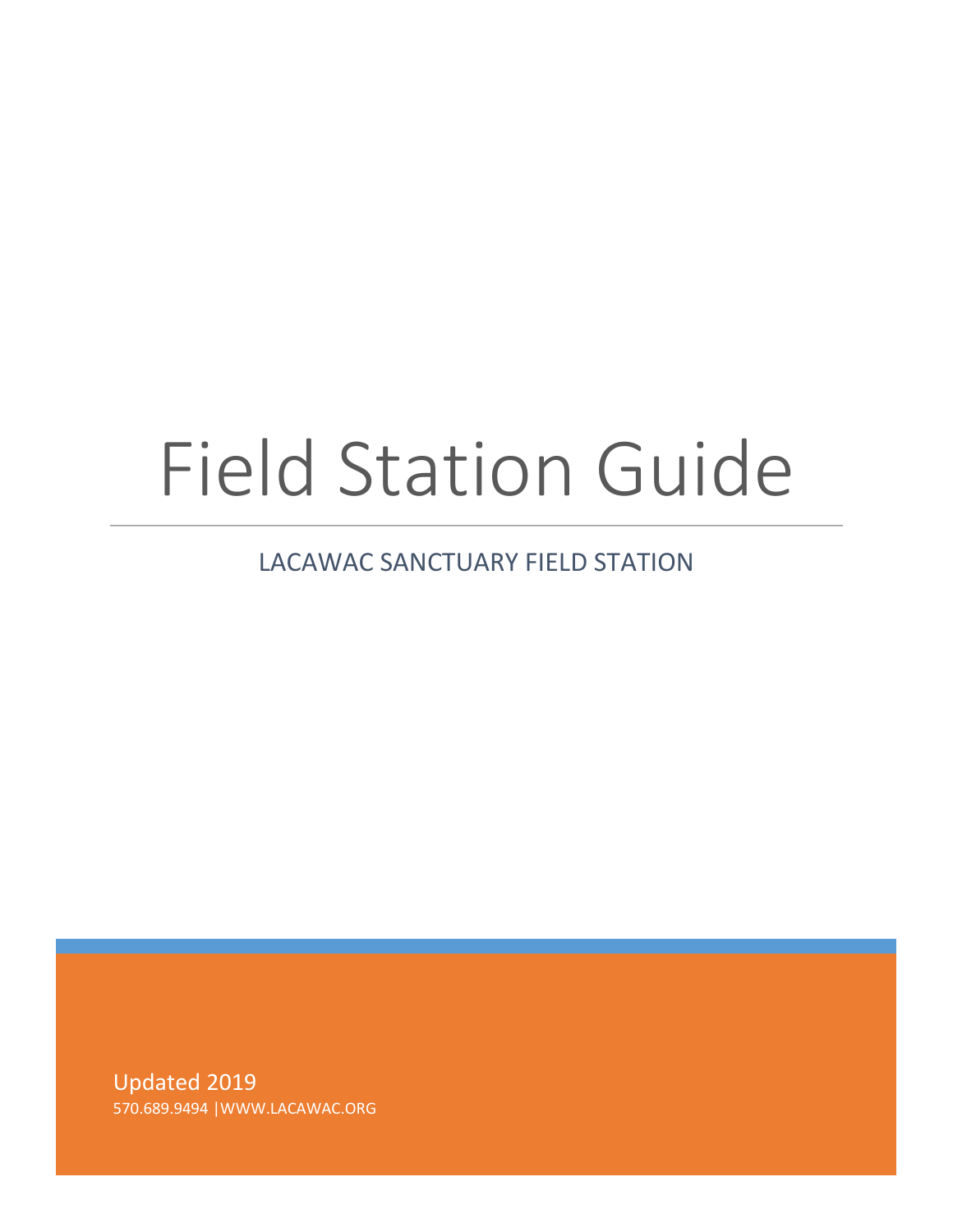Lacawac Sanctuary and Field Station is a nature preserve, biological field station, and environmental education center located in the Pocono Mountains of Northeastern Pennsylvania.

Lacawac Sanctuary's mission is Research, Education and Preservation. Founded in 1966, Lacawac Sanctuary works to:

- preserve Lake Lacawac, its watershed, the surrounding forest and historic structures
- provide a venue for ecological research, scholarly interaction and the training of scientists
- provide PreK-12 and collegiate education on environmental and conservation issues
- educate all ages and promote healthy living patterns and wellbeing through nature

This guide will inform you of Lacawac's resources, procedures and rules. If you still have questions, please ask any of the Lacawac staff. Our website is a source of up-to-date information on fees, programs, applications, and resources available at Lacawac.

# *1 CODE OF CONDUCT AND ETHICS*

Lacawac Sanctuary strongly values integrity, respect, and truthfulness. These values enable us to offer successful educational programming, to support ecological research by scientists, and to preserve over 550 acres for our community. Thank you for helping Lacawac set a positive example for our community.

- We are committed to act honestly, truthfully and with integrity in all our transactions and dealings.
- We are committed to avoid conflicts of interest and the appropriate handling of actual or apparent conflicts of interest in our relationships.
- We are committed to treat every individual with dignity and respect.
- We are committed to be a good corporate citizen and to comply with both the spirit and the letter of the law.
- We are committed to act responsibly toward the communities in which we work and for the benefit of the communities we serve.
- We are committed to be responsible, transparent and accountable for all of our actions.
- We are committed to improve the accountability, transparency, ethical conduct and effectiveness of the nonprofit field.

Lacawac's Code of Conduct and Ethics outlines the standards and policies that all members of the Lacawac community are expected to observe.

This Code of Conduct and Ethics ("Code") applies to all interactions IN CONNECTION WITH Lacawac. All researchers and their guests must be familiar with this Code and adhere to its policies.

This Code is not a comprehensive guide to all issues of conduct that researchers may face. In dealing with problems not detailed in this Code or questions about this Code, please consult the President. These policies may be modified or updated at any time.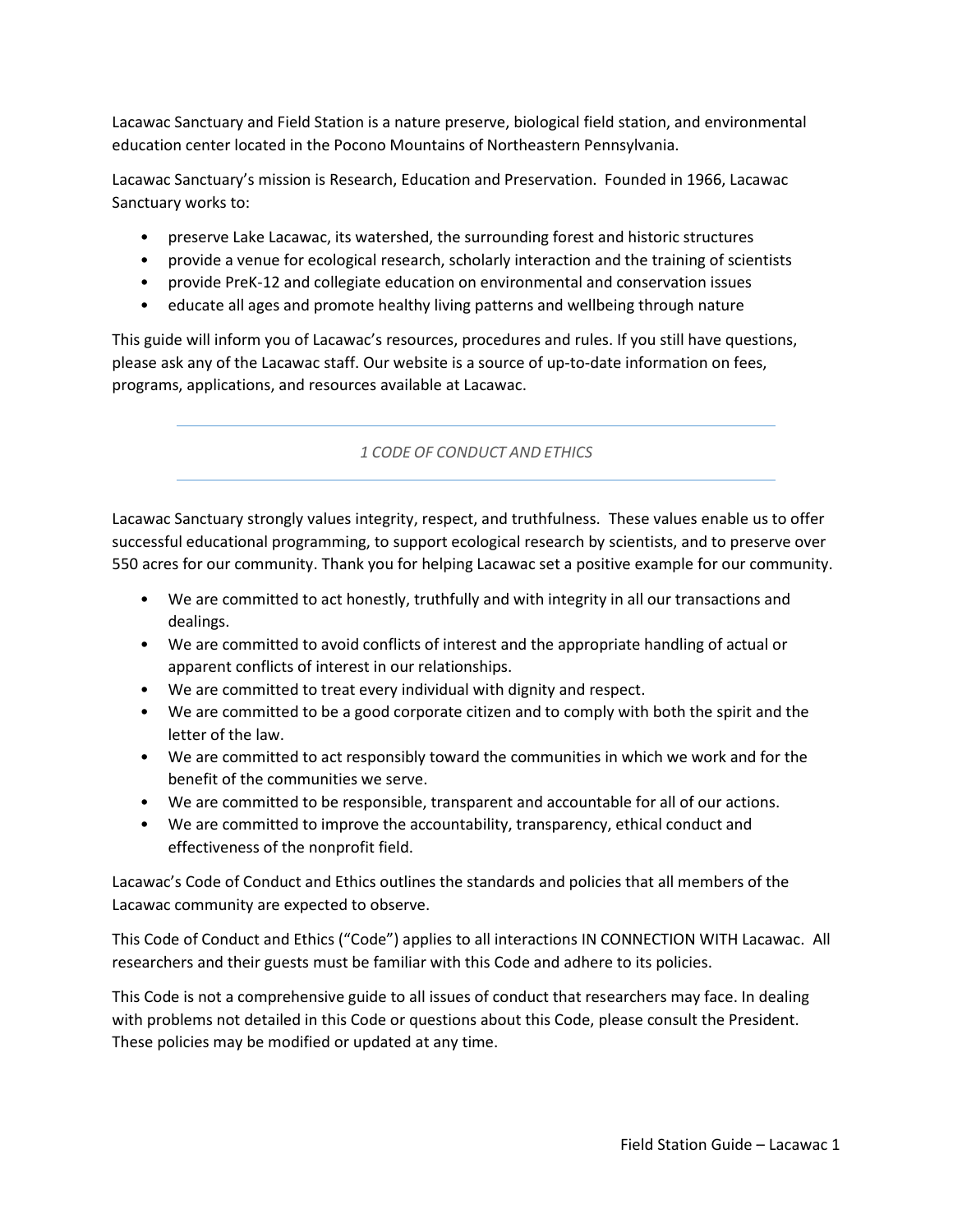#### **1.1 COMPLIANCE WITH APPLICABLE LAWS AND REGULATIONS**

It is Lacawac's policy to observe all laws, rules, and regulations of government agencies and authorities. If federal, state or local law contradicts or is stricter then this policy, the law supersedes this policy.

**Discrimination and Harassment**: Lacawac prohibits unlawful discrimination and/or harassment based on race, color, religion, sex, national origin, age, disability, sexual orientation or identification, or any other category protected by federal, state or local law, by researchers, interns, students, volunteers and guests whether the incidents occur on Lacawac's premises or off- premises in connection with Lacawac activities or sponsored events.

**Workplace Violence**: Lacawac does not tolerate workplace violence including threats, threatening behavior, harassment, intimidation, assaults and fighting, or similar conduct.

**Weapons Policy**: Firearms or other weapons are not permitted on Lacawac grounds or in any Lacawac building.

**Illegal Drugs and Alcohol Policy:** Volunteers, interns, researchers, and students are prohibited from distributing, possessing, being under the influence of or using illegal or unauthorized drugs on Lacawac property or in connection with Lacawac's activities or sponsored events. No one may provide any alcoholic beverage to any person under the age of 21. Anyone under the age of 21 is strictly prohibited from consuming, possessing or distributing any alcoholic beverages on Lacawac premises or in connection with Lacawac activities or sponsored events. Individuals who violate this policy will not be allowed to continue to participate in Lacawac activities and may be asked to immediately leave the premises.

Volunteers, interns, researchers, students and guests may use medications prescribed by a health care provider, unless such medication interferes with the individual's ability to engage safely in Lacawac activities and research.

#### **1.2 COMMUNICATIONS**

**Business Communications:** Volunteers, interns, researchers, and students must not speak publicly on behalf of Lacawac without direct authorization and permission of the President.

**Internet and Electronic Communications:** Volunteers, interns, researchers, and students must not disclose Lacawac's confidential information or acquire unauthorized Lacawac information in any manner, including but not limited to through the Internet or E-mail.

# **1.3 USE OF LACAWAC RESOURCES**

**Equipment and Supplies**: All non-consumable equipment and supplies purchased by Lacawac directly or through Lacawac grant funds remain Lacawac property, including but not limited to office supplies, office furniture, computers, software, hardware, research supplies and equipment, and may not be used by Lacawac researchers, interns, students, volunteers and guests for personal reasons.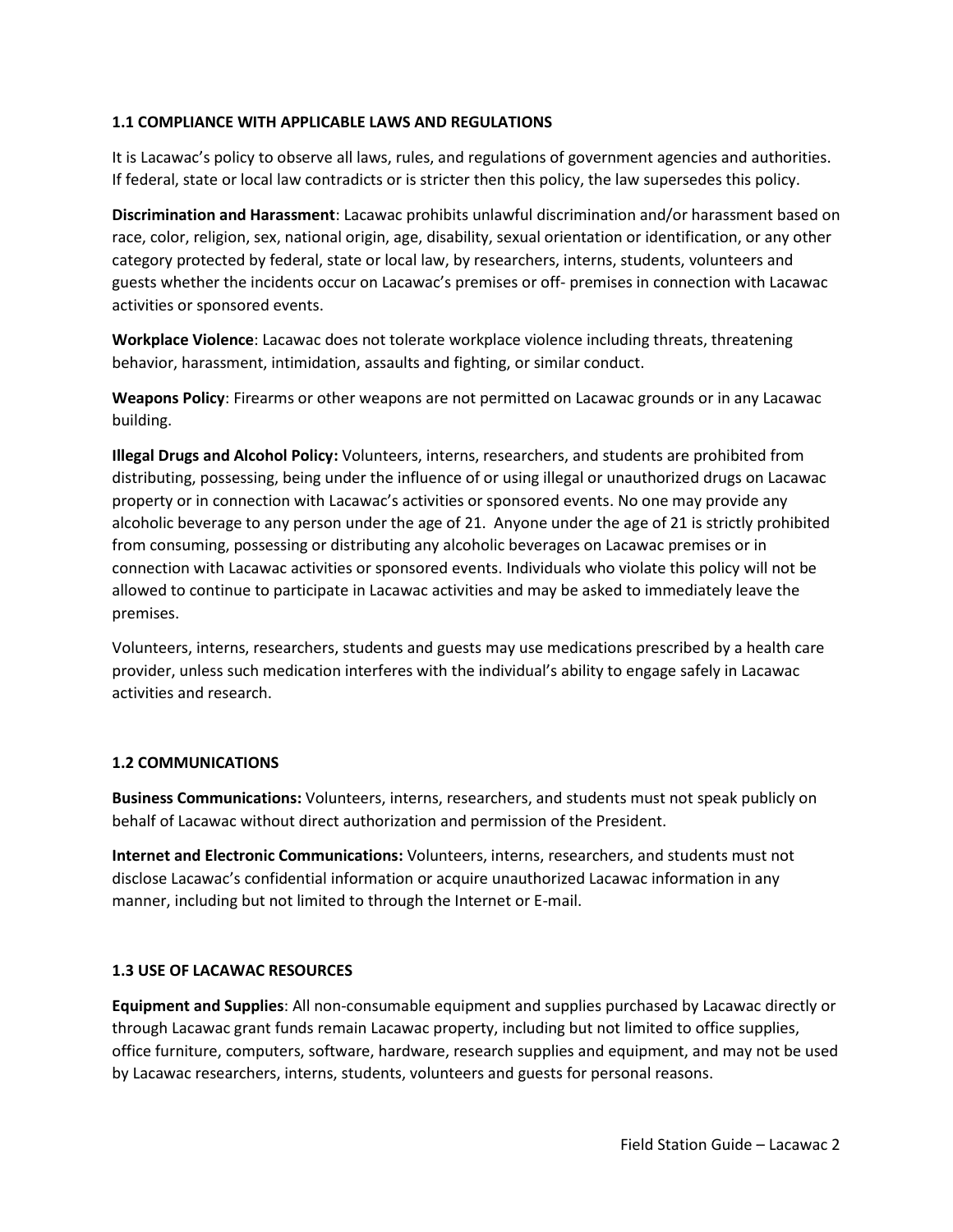**Political Activity**: Lacawac encourages researchers, interns, students and volunteers to participate in the political process on their own time and under their own name with no reference to Lacawac. Employees may not use Lacawac's resources, name or assets to support a political party or candidate.

**Non-work Related Interests**: Researchers, interns, students and volunteers may not use the facilities to promote non-Lacawac related interests or the interests of third parties without prior consent of the President.

## **1.4 PRIVACY AND CONFIDENTIALITY**

**Confidential Information**: Researchers, interns, students and volunteers must exercise care to avoid disclosing confidential, non-public, internal, or proprietary information related to the Lacawac or its students, donors, volunteers, interns and researchers, to unauthorized persons, either within or outside Lacawac, except as is legally mandated or approved by Lacawac.

# **1.5 REPORTING ACTUAL OR SUSPECTED VIOLATIONS OF THE CODE**

**Requirement to Report Actual or Suspected Violations of the Code**: Researchers, interns, students and volunteers must report any actual or suspected violations of this Code to the President. Failure to report any actual or suspected violations of the Code is in itself a violation of this Code.

**Non-Retaliation Policy**: Retaliation against researchers, interns, students and volunteers for raising a good faith concern or complaint, or for participating in an investigation into any such concerns, is strictly prohibited. Retaliation is a serious violation of this Code and must be reported immediately to the President.

**Investigation of Alleged Violations of the Code**: All inquiries, complaints, and reports will be promptly investigated under the direction of the President. Researchers, interns, students and volunteers are expected to cooperate in the investigation. To the extent practicable and consistent with the needs of any investigation, the identity of anyone who reports a suspected violation or who participated in the investigation will remain confidential. If you are unsure whether a violation has occurred, Lacawac encourages you to seek advice from the President.

# **1.6 ZERO-TOLERANCE POLICY TOWARD VIOLATIONS OF THE CODE**

Lacawac takes a zero-tolerance approach to violations of this Code, including: (1) failure to report actual or suspected violations of the Code, (2) or retaliation against individuals reporting violation of the Code. Researchers, interns, students and volunteers that are found to have violated this Code or retaliated against for having made a reported a violation of this Code, will face appropriate disciplinary action including termination of their relationship with Lacawac and removal from the premises.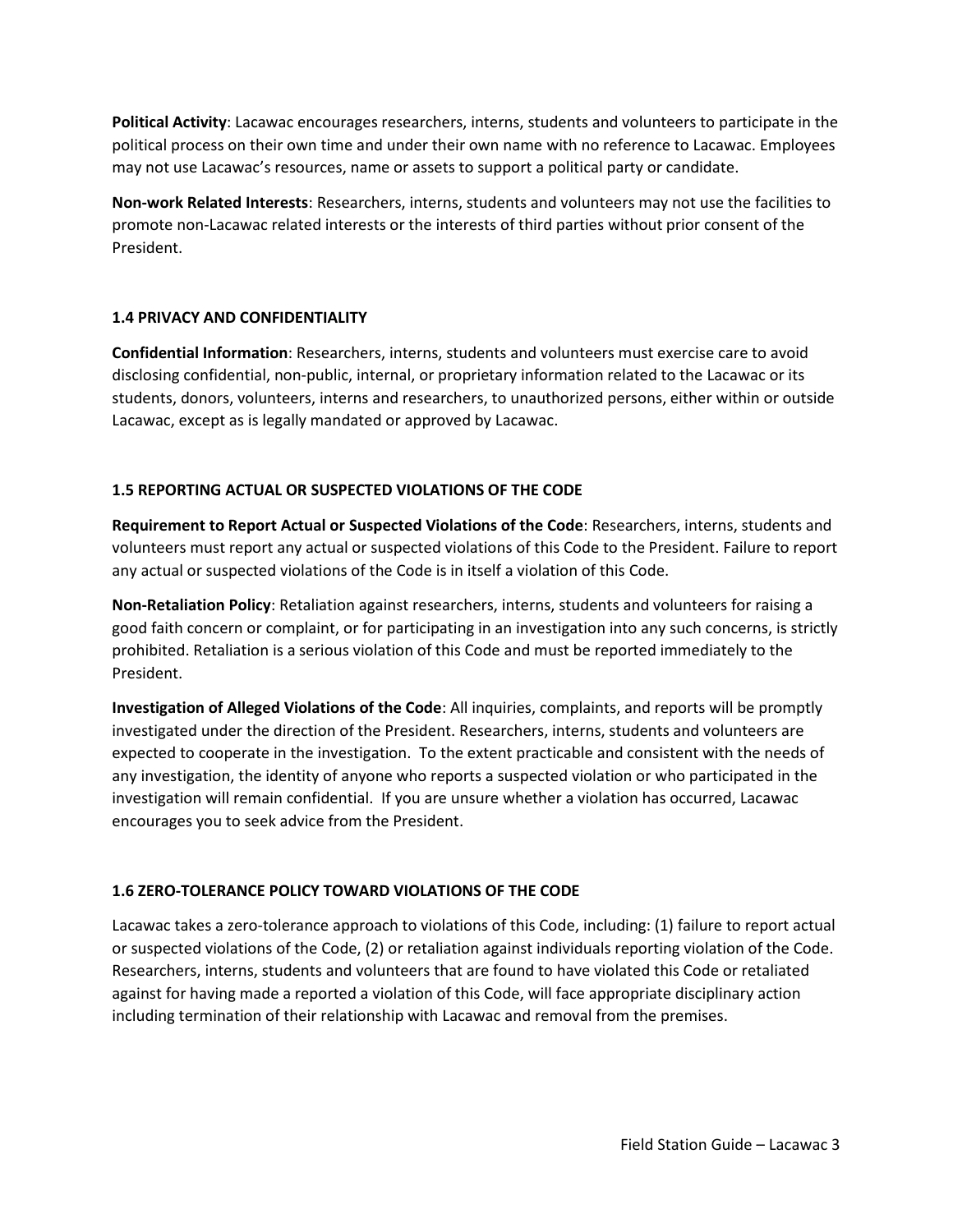# *2 RESEARCH*

Station users are responsible for knowing and employing appropriate laboratory and field environment research procedures and regulations (home institution, Federal, state, and otherwise). Common use equipment includes fridges, freezers, incubators, microscopes. The station solicits requests for equipment needs when funds are available. Use of field sites on station property must be approved by the Director of Science and Research.

#### **BEFORE CONDUCTING ANY RESEARCH ACTIVITIES, YOU MUST:**

- **Have an approved Lacawac Research Proposal**
- **Submit a signed Liability Form**
- **Complete a laboratory safety walk through with the DSR (lab users only)**

## **2.1 RESEARCH PROPOSALS**

Everyone conducting research (including students conducting research projects for classes) must submit a Research Proposal to the DSR before work begins. Proposals are reviewed by the Lacawac Science Committee to ensure congruency and compatibility among past, current, and future projects and to maintain the standards of scientific rigor. Proposals must include details of field procedures and a timetable for your research. Proposal applications are found on the Lacawac website. The DSR will submit research proposals to Lacawac's Science Committee for further review. Please allow 30 days for review.

#### **2.2 CONDUCTING RESEARCH: GENERAL GUIDELINES**

**Sign-in Procedure:** Researchers must sign in and out at the Visitor's Center every day they are on-site. The sign-in sheet in located in a binder in the Visitor's Center lobby and is accessible even when the office is closed. Required information includes researcher's name, institution, and hours on site.

**Field Equipment:** Researchers must schedule use of boats, field vehicles, and Lacawac field equipment with the DSR in advance. The appropriate keys and access codes will be provided by the DSR as needed. DO NOT use Lacawac equipment without permission from the DSR.

**Storage:** Researchers should get permission from the DSR before storing any research materials at Lacawac. Once permission is received, all stored research materials and space must be clearly labeled with your name and date. This includes all material in refrigerators, incubators, freezers, and storage areas. Unlabeled material of any kind will become the property of Lacawac and redistributed to anyone who asks, or discarded. This includes lumber, other field supplies, equipment, etc. See Section XXX for chemical storage guidelines.

**Field Markings:** Please label field markers (e.g. flagging tape, flags, stakes) and any deployed equipment (e.g. sondes, traps, cameras) with your name, institution, and date. DO NOT remove or relocate any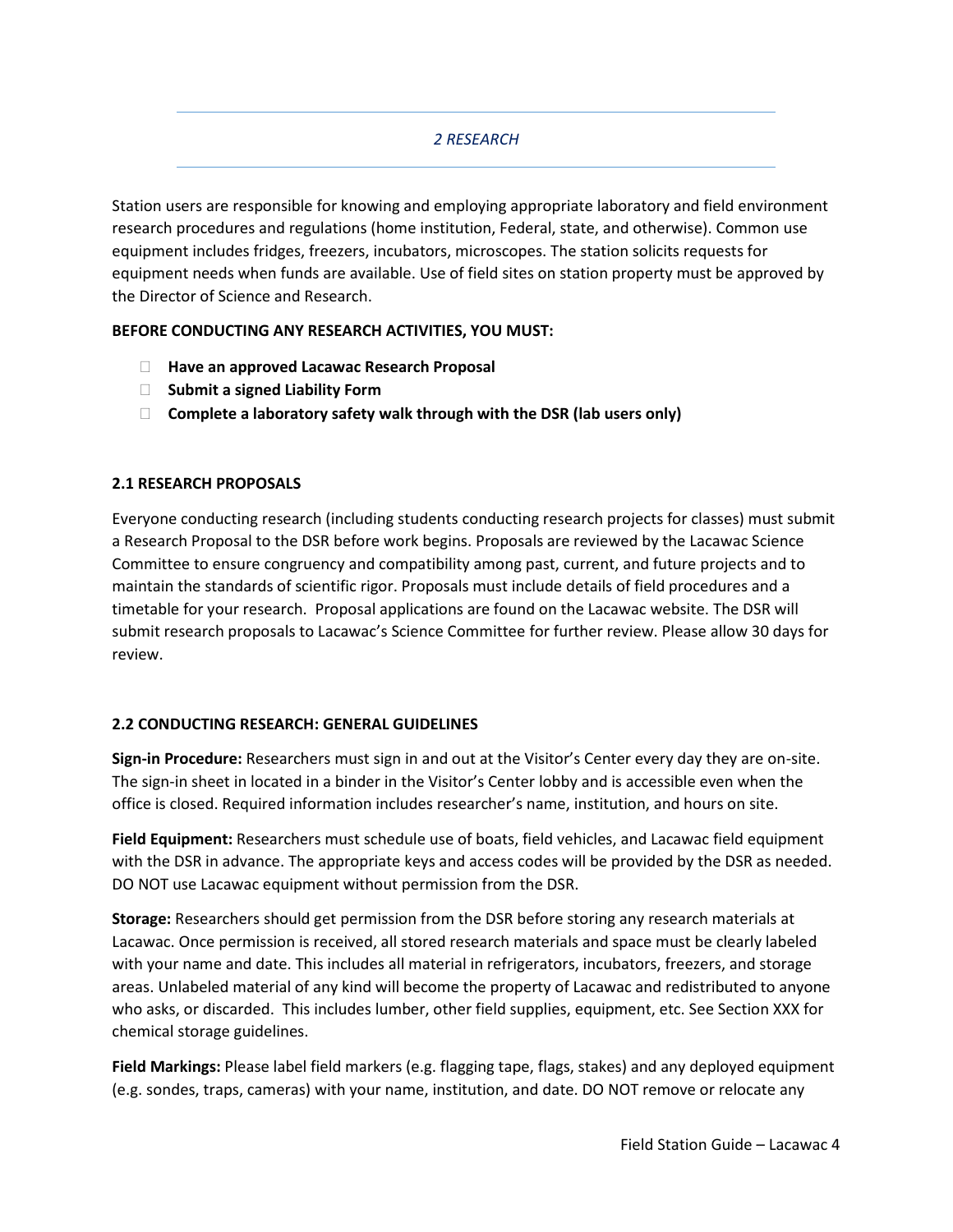existing field markers or deployed equipment that does not belong to you. Notify the DSR if existing markers or equipment are interfering with your research.

**Water Bodies:** No outside vessels are allowed in any of the water bodies within Lacawac boundaries. Boats for research use can be reserved with the DSR. Each person in the boat must wear a Coast Guard approved floatation device, available in the boathouse. Waders and sampling equipment that have been used in off-site waters must be cleaned with a 4-10% bleach solution before being used in Lake Lacawac or the ponds. Boats must be returned to the rack or placed upside down and secured on the dock. Oars and life jackets must be returned to the boathouse. Do not leave sampling equipment on the docks, the stone patio, or in the boathouse.

**Biological Collecting:** Refraining from picking or collecting any plant or animal material unless they are part of an approved research program. Unapproved collection of geological, archeological or historical material or any items from station property is prohibited. Lacawac reserves control rights for all objects and materials within its boundaries.

#### **2.3 COMPLETING RESEARCH**

All researchers are required to completely clean up all research plots, material and equipment within 6 months following the termination of their project or phase of project.

Lacawac requests that researchers fill out an exit survey upon completion of their projects. This survey provides valuable feedback to Lacawac staff regarding your experience at the Sanctuary.

Please acknowledge Lacawac in any publications or press regarding projects conducted at the Sanctuary.

#### *3 USE OF THE DR. SUSAN S. KILHAM RESEARCH LABORATORY*

#### **3.1 LAB USE**

**Lab Sign-in Procedure:** Users of the Kilham Lab must sign in each day. The lab sign-in sheet is located on the wall inside the door. Groups may sign in as one unit, with the number of people in the group indicated on the sign in sheet.

**Lab Rules:** Researchers must complete a safety walk-through with the DSR before using the Kilham Lab. The Kilham lab is a shared space and researchers are expected to keep their work areas clean and safe. Benches must be clear, clean, and disinfected with a 70% ethanol solution at the end of each day. Lacawac staff sweep and mop the lab floor weekly, but researchers are expected to clean up any spills or mud tracks as they occur.

No food or drink are allowed in the Kilham lab at any time. Food storage by station residents is NOT permitted in ANY refrigerator or freezer in the laboratory. There is a refrigerator in the office of the Visitor's Center that researchers can use for small amounts of food storage.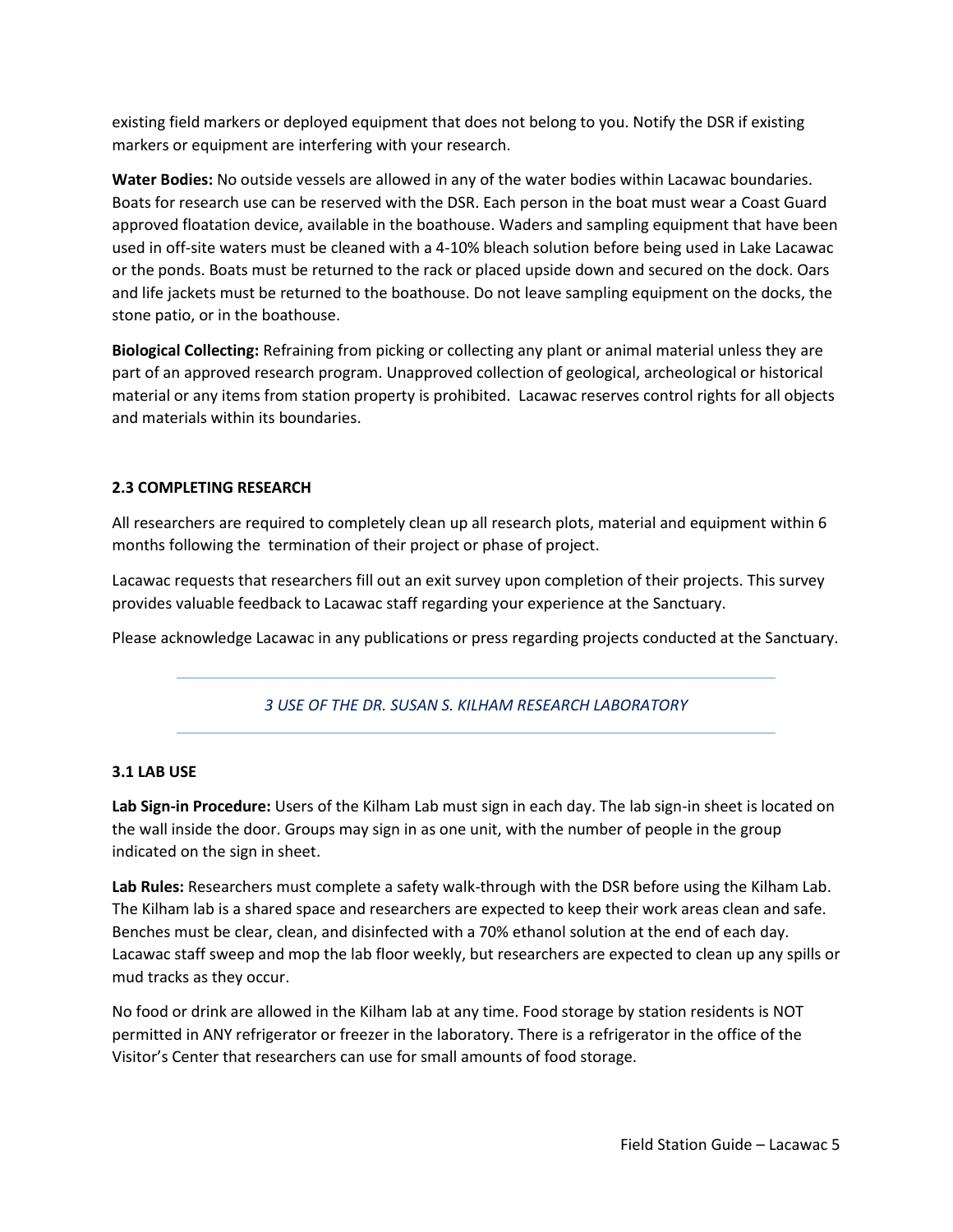Short and long-term bench, fridge, and freezer storage space is available. Please make arrangements with the DSR before arrival. All samples and equipment must be labeled with the researcher's name, institution, and date.

All materials, samples, chemicals (see below), and equipment must be removed from the lab within 6 months following the completion of a research project unless other arrangements are made with the DSR. Abandoned equipment will become property of Lacawac Sanctuary.

# **3.2 USE OF LAB EQUIPMENT**

The Kilham Lab contains a variety of analytical equipment that is available for research use. Researchers must schedule use of this equipment with the DSR. Approval for use may require being trained on a specific piece of equipment. Settings or programs of equipment may not be changed without permission from the DSR.

A variety of standard lab glass and plastic ware is also available to researchers. Check with the DSR before arrival if you have specific needs. Researchers are responsible for cleaning, drying, and reshelving all lab ware used at the end of each day. Only use lab ware from Lacawac shelves. Do not use lab ware or equipment belonging to other research groups.

# **3.3 GENERAL LABORATORY SAFETY**

All laboratory users are required to follow standard safety protocols and conduct themselves in a responsible manner at all times. If you are unsure about safe lab procedures, you must ask for assistance.

General lab safety guidelines include:

- Tie up long hair, do not wear dangling jewelry, and wear close-toed shoes
- Use proper personal protective equipment when necessary, including gloves, goggles, lab coat
- Keep your work area clean. Disinfect your bench top space and work area with 70% ethanol when you are finished for the day
- Discard glass in the appropriate container
- Be aware of the location of the exits, fire extinguisher, spill kit, first aid kit, and eye wash station
- Turn the inside and outside lights off and lock the doors if you are the last person leaving
- Wash your hands before leaving the lab

# **3.4 CHEMICAL SAFETY AND WASTE DISPOSAL**

**Outside Chemicals:** All chemicals brought to the lab must be included in the Research Proposal and be approved by the DSR and Science Committee. Researchers must provide a hard copy of the MSDS/SDS for each chemical must be provided to the DSR. You may be asked to provide a detailed chemical safety plan. All chemicals must be labeled with the researcher's name, institution, and date. Secondary containers (including squeeze bottles) must be labeled with a complete description of their contents, including concentration. Chemicals must be stored in the proper location (i.e flammables cabinet, acids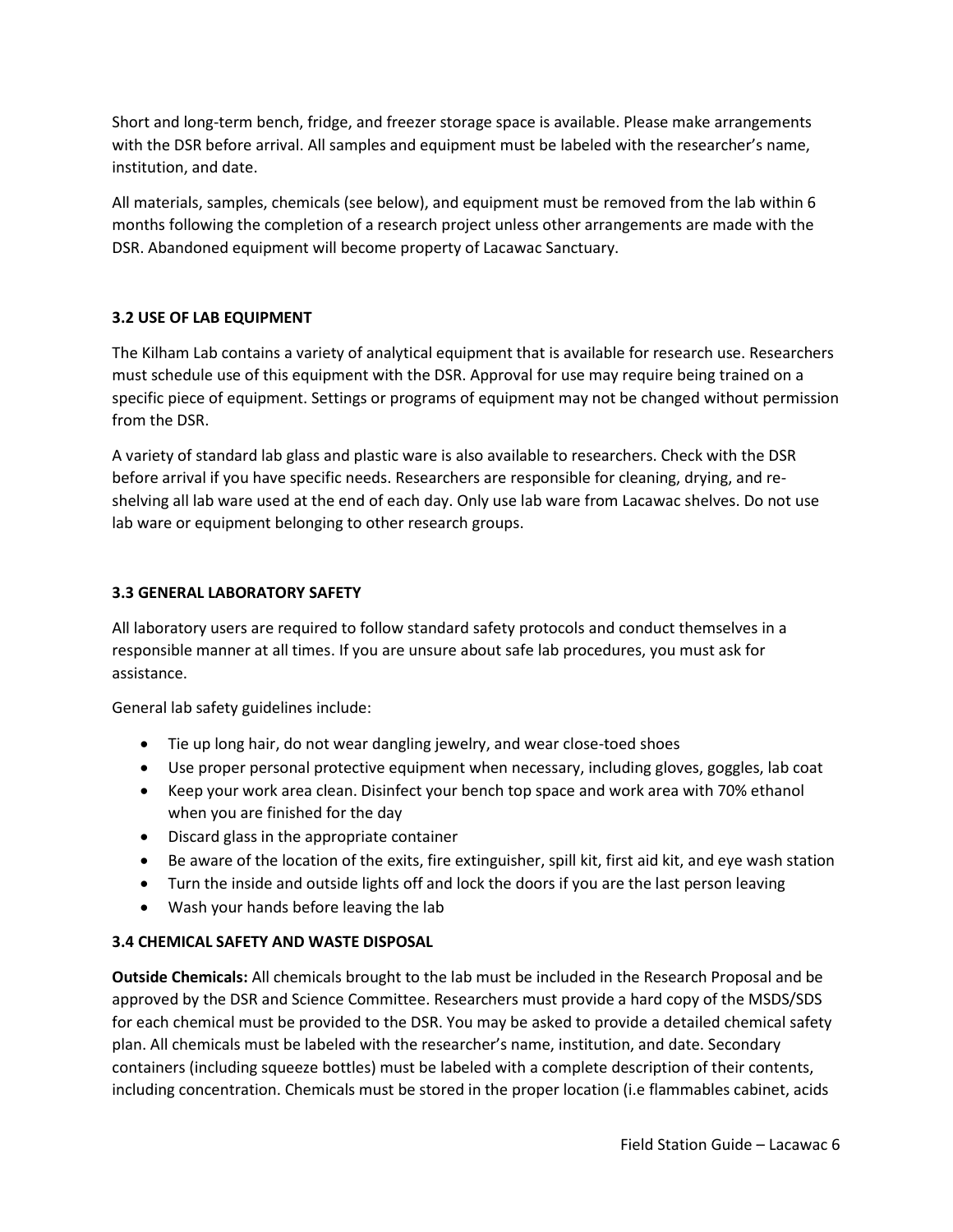cabinet). No radioactive material is permitted at Lacawac. All spills and accidents should be reported to the DSR immediately.

**Waste Disposal:** The lab is NOT equipped with the same type of septic system or waste disposal capabilities found in university labs. Chemical waste disposal in therefore a major concern. Researchers must remove their own chemical waste. Pouring chemical waste down the drain constitutes illegal toxic waste dumping into the surface water. IF IN DOUBT, DO NOT DUMP IT DOWN THE DRAIN.

All chemical waste must be placed in approved containers with labels. Researchers are responsible for bringing their own disposal containers and arranging the disposal of all chemical, sharp, and biohazardous wastes. Researchers leaving behind unused chemicals, chemical waste, sharps, or biohazardous wastes will be billed by Lacawac for their disposal.

*4 HOUSING* 

Your accommodations should be clean and ready for you when you arrive. No bedding, towels or toiletries are provided unless special arrangements are made in advance. Report any problems to staff. Maintenance needs should be reported to the Building and Grounds Supervisor.

Please do not move furniture, appliances, mattresses, garbage cans, or any other items between residences or out of common use areas without permission from the Staff.

Camping is NOT allowed under any circumstances.

#### **4.1 ARRIVALS**

It is extremely important that the staff know exactly when you are arriving and leaving. This is to ensure that you are billed properly for your use of the Laboratory and residential facilities. Please be sure to advise them as far in advance as possible about your plans and notify them of any changes.

If you arrive during office hours, stop at the Visitor's Center to receive your keys and welcome packet. If you arrive after hours, these items will be left for you in an envelope in the key drop located in the Visitor's Center lobby.

#### **4.2 HOUSEKEEPING AND HOUSE RULES**

**Cleaning Common Spaces:** Station residents are responsible for the cleaning of the residential buildings of the while in residence of these buildings. Cleaning supplies are available in each residence. Residents share the responsibility of cleaning the common areas on a regular basis. Regular cleaning includes sweeping the kitchen, dining area, living room, bathrooms, and porches, wiping down counters, table tops, stove tops, and microwave interiors, and keeping all living spaces tidy.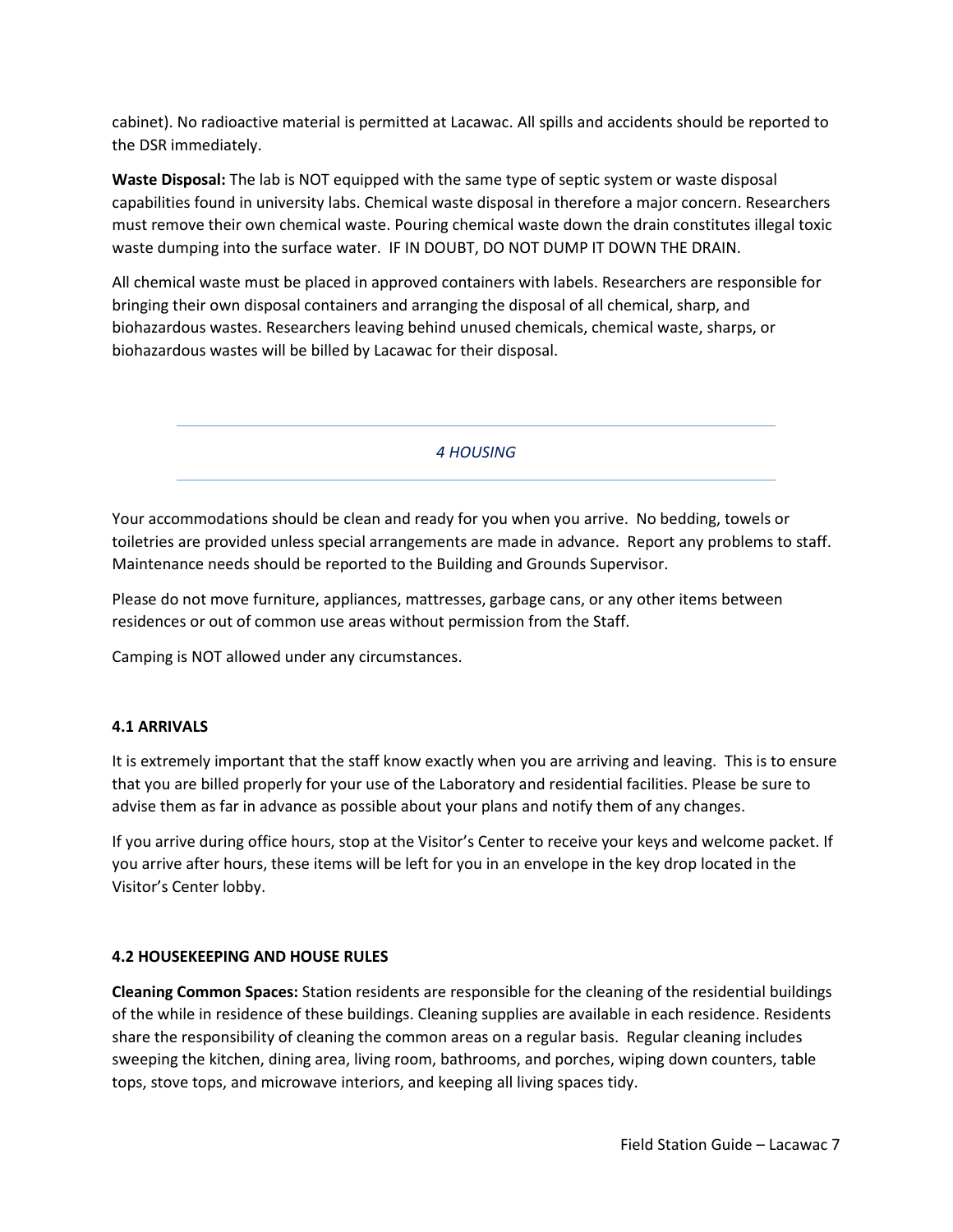**Cleaning Bedrooms:** Residents are encouraged to clean their bedrooms on a weekly basis as well, but in general it will be up to the occupants of each bedroom to determine a cleaning schedule amongst themselves. Lacawac staff reserves the right to request residents to clean their bedroom or institute a cleaning schedule of bedrooms in the event a new party is added to the room, a bedroom occupant complains of the condition of their bedroom, or staff deems a bedroom a health hazard and unsafe for occupancy.

**Garbage:** Line all trash cans with plastic liners available in the storage space. Garbage is collected every Monday from the large garbage bins located in the kitchens of each residence. All trash must be placed in these cans for removal. Aluminum, glass, plastic (1 & 2), newspaper, and cardboard are able to be recycled. If these bins are full before pick-up, contact the President or DSR via email.

**Quiet Hours:** Quiet hours are 11:00 p.m. to 7:00 a.m. Please remember that station residents keep widely varying hours and that noise travels easily. All residents must respect requests from other residents for reduced noise irrespective of the hour.

**Laundry:** The laundry room is located in the basement of the Visitor Center. One washer and dryer are available for station use. Sign up to use the washer and dryer in the kitchen area of the Visitors Center. DO NOT use the washer/dryer if someone else is signed up. Residents must provide their own laundry soap. Please remove clothes promptly.

## **4.3 FOOD PREPARATION AND STORAGE**

The kitchens in all of the residences are stocked with cookware, flatware, and tableware.

Residents are welcome to store food in the refrigerators and freezers in all residencies. Food should be labeled and the refrigerators should be kept clean and tidy. Please try to keep the right side of the commercial fridge in the Lodge clear for catered events.

Dry food storage in also available in each residence. All dry food should be labeled.

#### **4.4 GUESTS**

Overnight visitors to the station are welcome when space is available. If you are expecting guests, advanced notice must be given to the main office at the Visitors Center during business hours (9:00a.m. - 3:00p.m.). Regular station rates apply for guests unless other arrangements are made in advance. Please contact the Lacawac Main Office for current facilities rates.

#### **4.5 PLUMBING**

Plumbing at the station is very fragile. It is not the regular municipal-style system we are all used to. It is absolutely imperative that nothing but human waste and tissue be flushed down the toilet. Similarly, no strong solvents, concentrated cleaning agents, or other household or laboratory chemicals should be poured down any drain. This goes for all residencies and laboratories. This cannot be stressed strongly enough.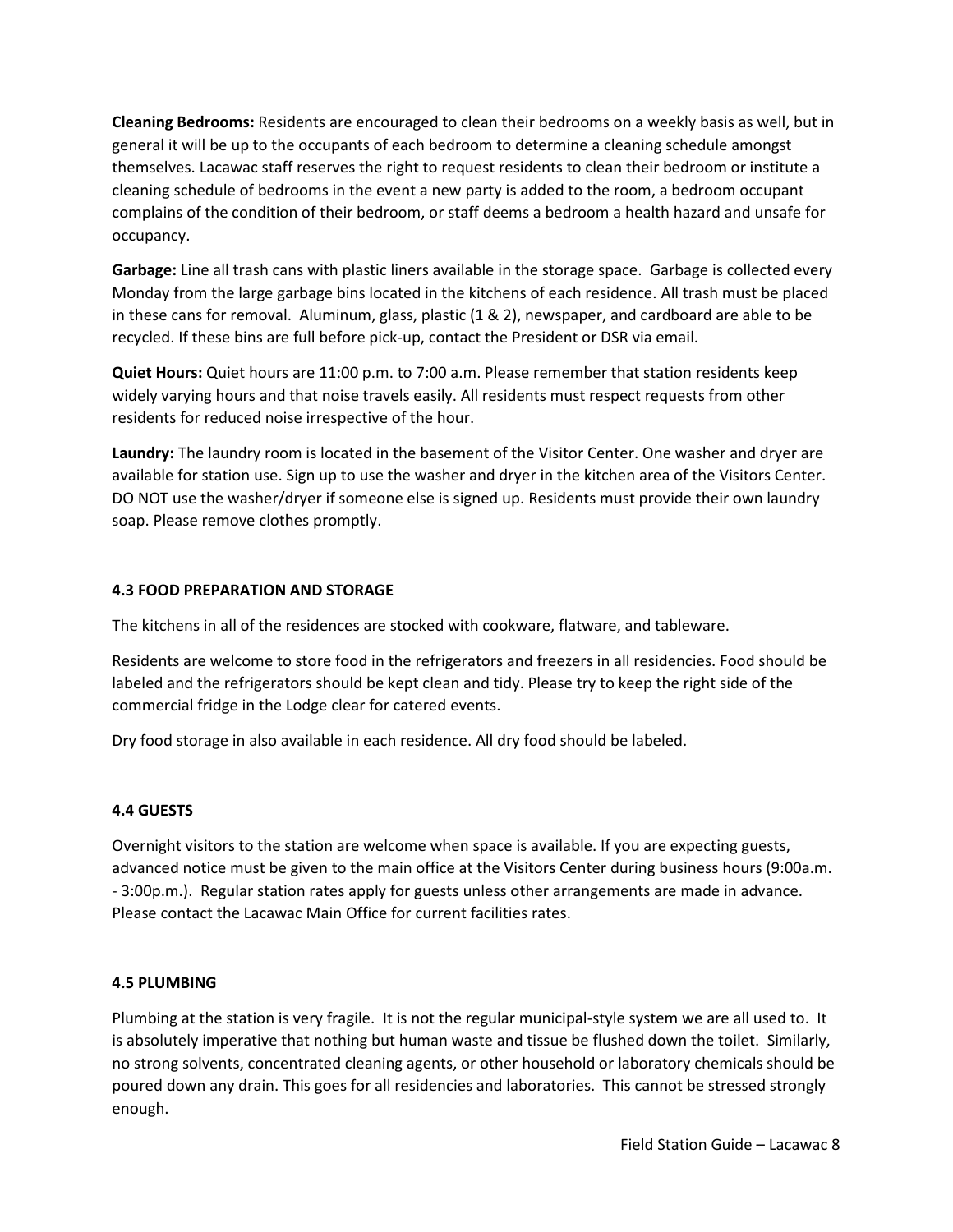#### **4.6 CHECK OUT PROCEDURE**

Bedrooms must be cleaned upon check out. Cleaning includes removing bed linens (if provided by Lacawac) and placing them at the foot of the bed, wiping down table tops, emptying the trash, and sweeping the floor. If you are the only occupant in the residence, the same cleaning regimen needs to be applied to the bathrooms, dining, living, and kitchen areas.

All food must be removed from the refrigerator, freezer, and dry storage. Any dishes used must be cleaned, dried, and put away.

All lights should be turned off, door(s) should be locked, windows closed, and the thermostat should be turned down to 45 degrees (if the only occupant).

Keys should be dropped in the box located in the Visitor's Center lobby.

*5 VEHICLES / PARKING* 

Sanctuary Road and Great Camp Trail are narrow roads that support 2-way traffic. The speed limit on both roads is 15 mph. Please do not exceed this limit and drive carefully. Lacawac reserves the right to restrict road use by those who violate this limit.

Vehicles are not allowed on Lacawac trails (excluding the Great Camp Trail). Exceptions for research may be made by the DSR based on need.

Lacawac may restrict vehicle use on the Great Camp Trail during certain times of day based on K-12 field trip schedules and bus arrival/departures. Researchers will be notified in advance of any pending restrictions.

Parking is available in the lots near each residence and at the Visitor's Center/Kilham Lab. Lacawac is not responsible for any thefts or damage to resident's vehicles. The Watres Center driveway and parking area is used for bus loading and unloading and is therefore not available for parking at any time.

#### *6 COMMUNICATIONS*

#### **6.1 TELEPHONE**

There are no public phones at the station. Phone messages can be left at the Main Office (570-689- 9494). There is fairly decent cell phone coverage at Lacawac.

#### **6.2 INTERNET**

There is wireless internet service in each residence and the laboratory for use by the residents and guests. Wireless Password: cleverraccoon358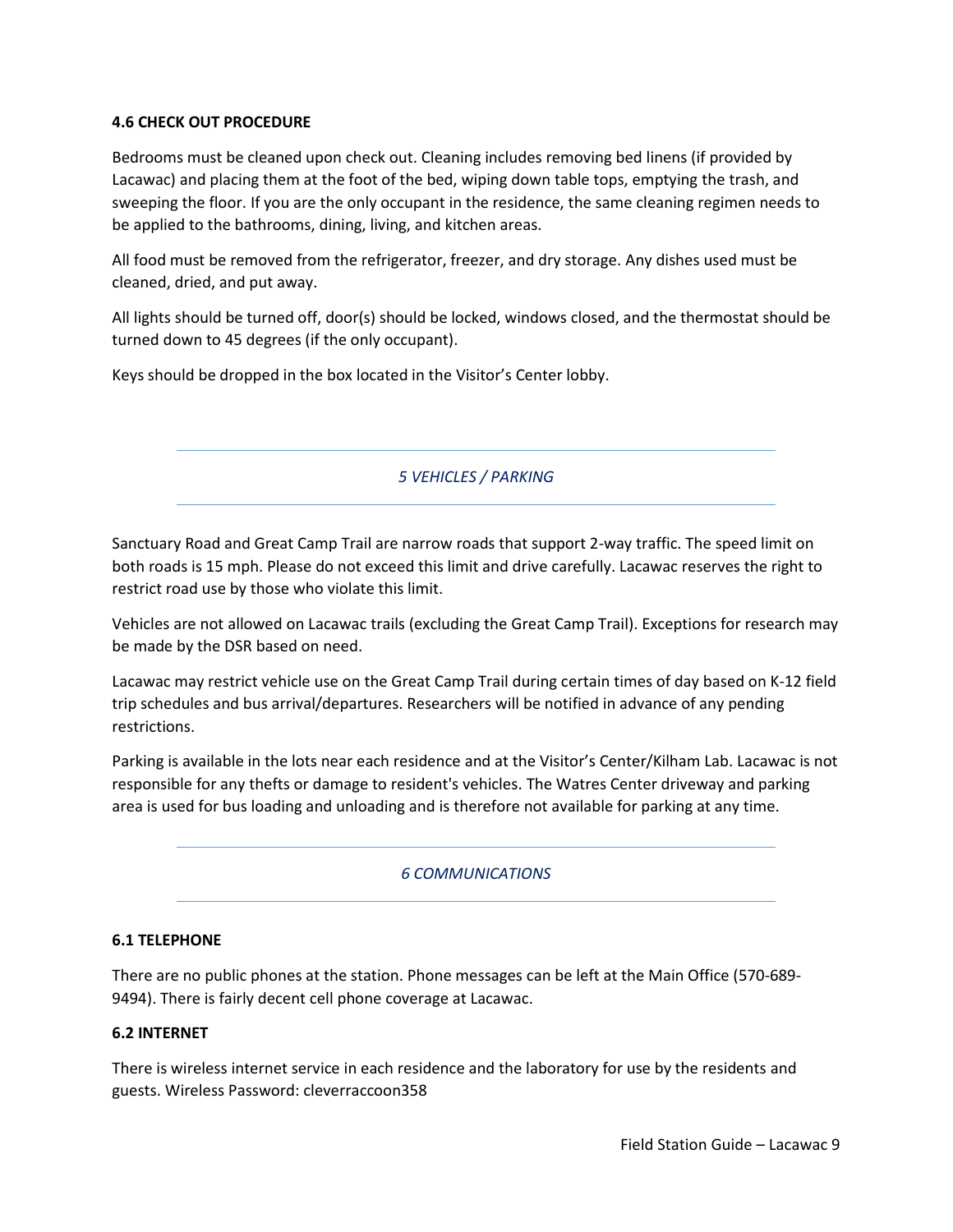#### **6.3 PACKAGES AND MAIL**

Packages and mail can be sent via postal, USPS, UPS and FEDEX (Your Name c/o the Lacawac Sanctuary, 94 Sanctuary Road, Lake Ariel PA 18436). Packages will be kept at the Visitor's Center for pick up.

# *7 OTHER CONSIDERATIONS*

Lacawac is home to many forms of wildlife, including bears, osprey, eagles, deer, beaver, wood chucks, squirrels, bats, and snakes. Please do not handle or feed the wildlife!

Ticks carrying Lyme disease are present at Lacawac. To reduce the risk of tick (and other insect) bites the Lacawac staff recommends the following guidelines adapted from the Centers for Disease Control, which include wearing light colored clothing, pants, closed toed shoes with long socks, and a CDC recommended repellent. Check for ticks after being outside. Se[e https://www.cdc.gov/lyme/index.html](https://www.cdc.gov/lyme/index.html) for more information on Lyme disease prevention.

#### *8 LACAWAC STAFF CONTACT INFORMATION*

#### **Lacawac Sanctuary VISITORS CENTER AND MAIN OFFICE: 570-689-9494**

President: Craig Lukatch, [craig.lukatch@lacawac.org,](mailto:craig.lukatch@lacawac.org) cell: 570-956-2998

Director of Science and Research (DSR): Beth Norman[, beth.norman@lacawac.org,](mailto:beth.norman@lacawac.org) cell: 603-377-0118

Facilities Manager: Roy Chesseri[, roy.chesseri@lacawac.org,](mailto:roy.chesseri@lacawac.org) cell: 570-604-5485

#### *9 EMERGENCIES AND MEDICAL CARE*

In case of serious emergency, such as fire or personal injury, dial 911. For lost persons or other lesser emergencies, notify the Visitor's Center (570-689-9494), the President (570-956-2998) or the Director of Science and Research (603-377-0118).

All phones are tied into area 911 emergency response. Please inform a member of the staff of any emergency even if you are taking someone to the doctor or hospital yourself. **Our "physical address" for 911 purposes is: 94 Sanctuary Road, Lake Ariel PA 18436.**